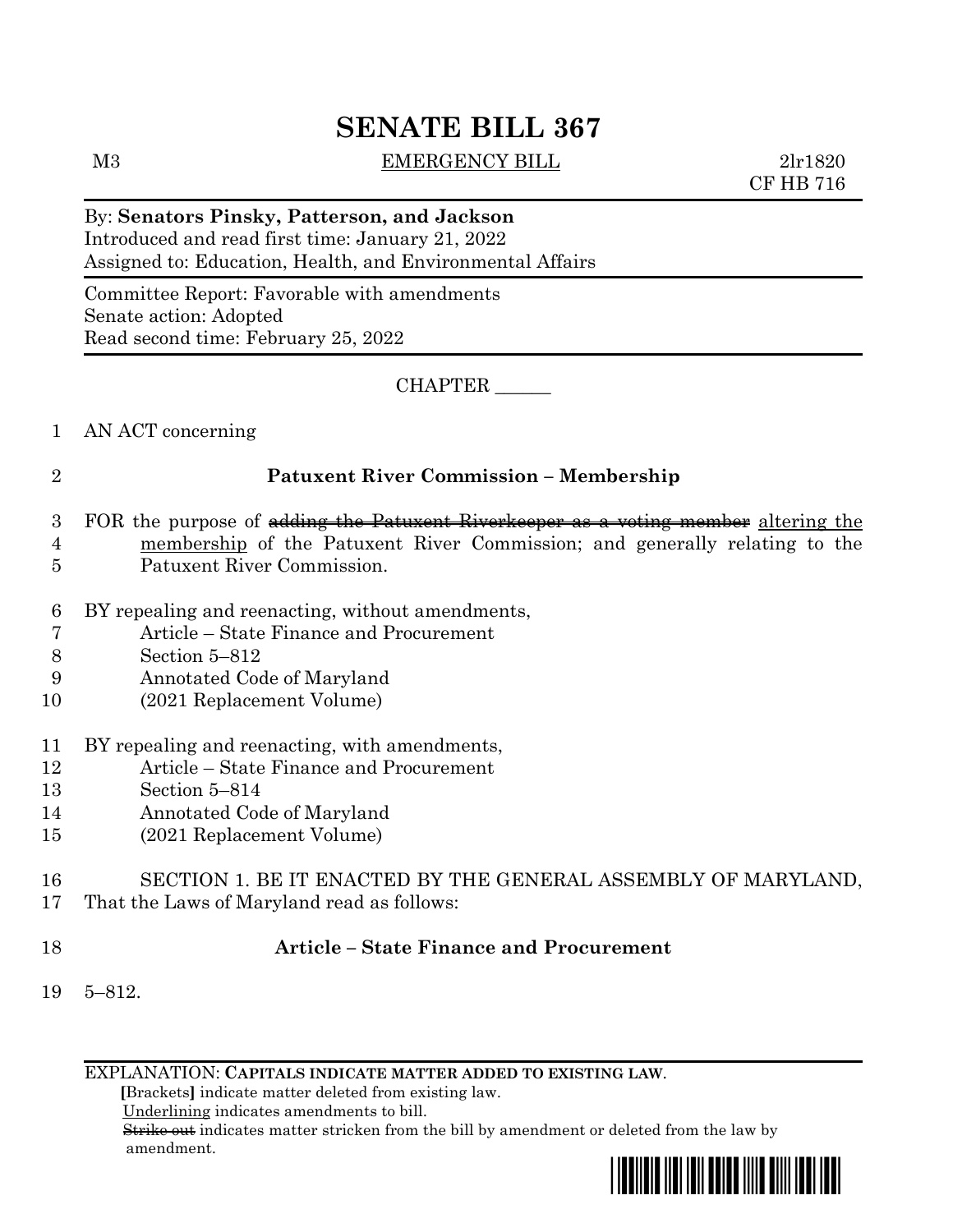|                         | $\overline{2}$<br><b>SENATE BILL 367</b>                                                                                                                                                                |                                                                                                                                                         |  |
|-------------------------|---------------------------------------------------------------------------------------------------------------------------------------------------------------------------------------------------------|---------------------------------------------------------------------------------------------------------------------------------------------------------|--|
| $\mathbf{1}$            | There is a Patuxent River Commission in the Department.                                                                                                                                                 |                                                                                                                                                         |  |
| $\overline{2}$          | $5 - 814.$                                                                                                                                                                                              |                                                                                                                                                         |  |
| 3<br>$\overline{4}$     | The Commission consists of the following $[34]$ $\frac{35}{10}$ $\frac{36}{10}$ voting members<br>(a)<br>[appointed by the Governor]:                                                                   |                                                                                                                                                         |  |
| $\overline{5}$<br>$\,6$ | (1)                                                                                                                                                                                                     | 7 individuals, 1 from each of the following 7 counties, APPOINTED BY<br><b>THE GOVERNOR</b> on the recommendation of the governing body of that county: |  |
| 7                       | (i)                                                                                                                                                                                                     | Anne Arundel County;                                                                                                                                    |  |
| 8                       | (ii)                                                                                                                                                                                                    | Calvert County;                                                                                                                                         |  |
| 9                       |                                                                                                                                                                                                         | Charles County;<br>(iii)                                                                                                                                |  |
| 10                      |                                                                                                                                                                                                         | Howard County;<br>(iv)                                                                                                                                  |  |
| 11                      | (v)                                                                                                                                                                                                     | Montgomery County;                                                                                                                                      |  |
| 12                      |                                                                                                                                                                                                         | Prince George's County; and<br>(vi)                                                                                                                     |  |
| 13                      |                                                                                                                                                                                                         | (vii)<br>St. Mary's County;                                                                                                                             |  |
| 14<br>15                | (2)<br>1 individual representing the Washington Suburban Sanitary<br>Commission, APPOINTED BY THE GOVERNOR;                                                                                             |                                                                                                                                                         |  |
| 16<br>17                | 1 individual from each of the following regional planning agencies,<br>(3)<br><b>APPOINTED BY THE GOVERNOR:</b>                                                                                         |                                                                                                                                                         |  |
| 18<br>19                | (i)<br>Montgomery County;                                                                                                                                                                               | the Maryland–National Capital Park and Planning Commission,                                                                                             |  |
| 20<br>21                | (ii)<br>Prince George's County; and                                                                                                                                                                     | the Maryland–National Capital Park and Planning Commission,                                                                                             |  |
| 22                      |                                                                                                                                                                                                         | the Tri-County Council for Southern Maryland;<br>(iii)                                                                                                  |  |
| 23<br>24<br>25          | individual, representing a municipality in the watershed,<br>(4)<br>$\mathbf{1}$<br><b>APPOINTED BY THE GOVERNOR</b> on the recommendation of the corresponding governing<br>body of that municipality; |                                                                                                                                                         |  |
| 26<br>27                | (5)<br>APPOINTED BY THE GOVERNOR;                                                                                                                                                                       | 1 individual representing a large federal facility in the watershed,                                                                                    |  |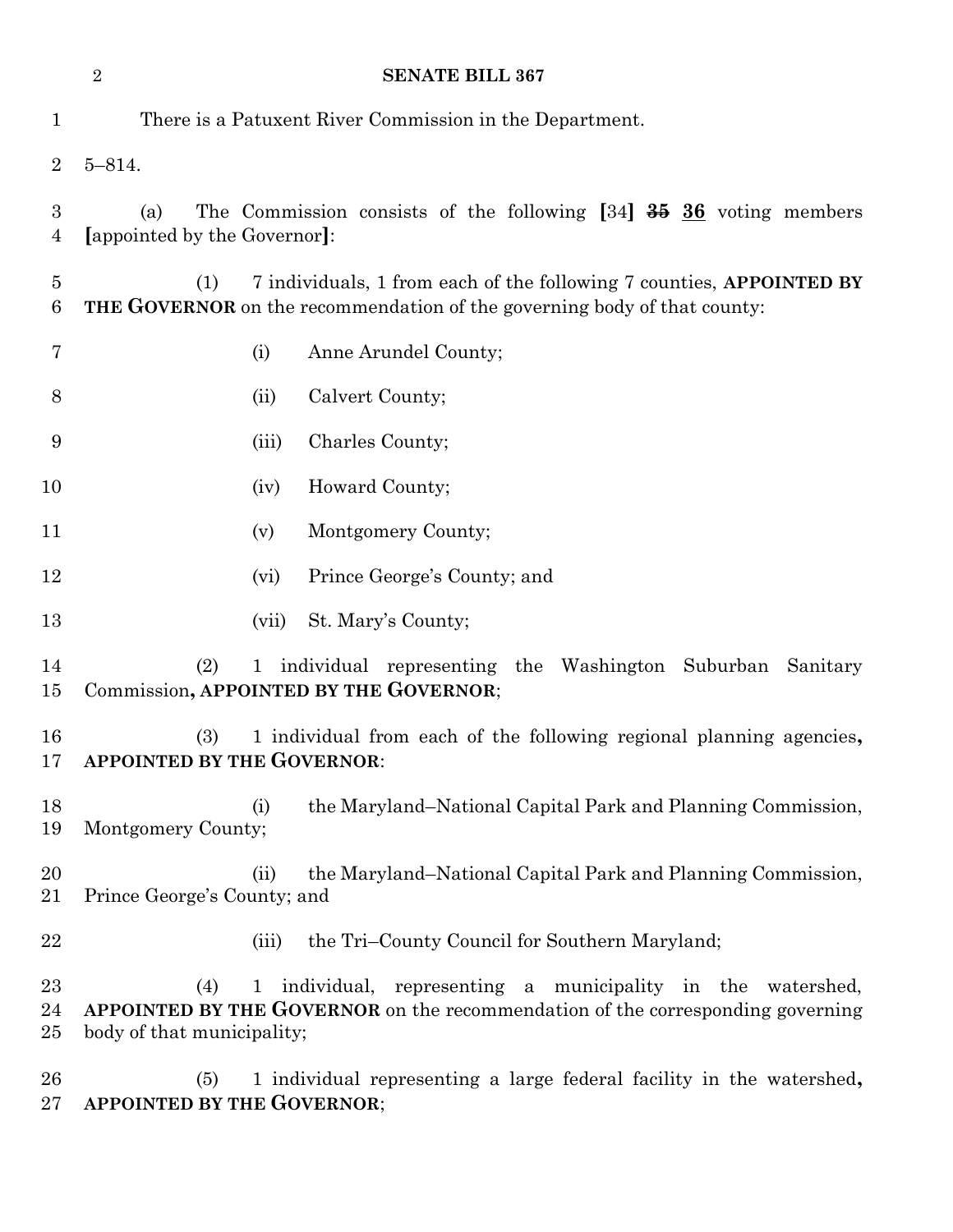### **SENATE BILL 367** 3

 (6) as far as possible, the following individuals appointed by the Governor with the advice and consent of the Senate, shall be selected to represent broad geographic, economic, and social interests within the watershed:

| 4                  |                                           | (i)                       | 2 individuals representing farming interests;                                                                                    |
|--------------------|-------------------------------------------|---------------------------|----------------------------------------------------------------------------------------------------------------------------------|
| 5                  |                                           | (ii)                      | 1 individual representing business interests;                                                                                    |
| 6                  |                                           | (iii)                     | 4 individuals representing environmental and citizen interests;                                                                  |
| 7                  |                                           | (iv)                      | 2 individuals representing developer interests;                                                                                  |
| 8                  |                                           | (v)                       | 2 individuals 1 INDIVIDUAL representing academic interests;                                                                      |
| 9                  |                                           | (vi)                      | 2 individuals, 1 each, representing 2 soil conservation districts;                                                               |
| 10<br>11           | Cooperative Extension Service; and        | (vii)                     | individual<br>representing the University<br>Maryland<br>$\mathbf{1}$<br>of                                                      |
| 12                 |                                           | (viii)                    | 1 individual representing watermen interests; $\{and\}$                                                                          |
| 13<br>14<br>$15\,$ | <b>LOCAL</b><br>OF<br><b>RESTORATION;</b> | (IX)<br><b>GOVERNMENT</b> | 1 INDIVIDUAL REPRESENTING AN ORGANIZATION OR UNIT<br><b>ENGAGED</b><br>IN<br><b>WATERSHED</b><br><b>MANAGEMENT</b><br><b>AND</b> |
| 16                 | (7)                                       |                           | THE PATUXENT RIVERKEEPER; AND                                                                                                    |
| 17                 | (8)                                       |                           | as ex officio members:                                                                                                           |
| 18                 |                                           | (i)                       | the Secretary of Agriculture or a designee;                                                                                      |
| 19                 |                                           | (ii)                      | the Secretary of the Environment or a designee;                                                                                  |
| 20                 |                                           | (iii)                     | the Secretary of Natural Resources or a designee;                                                                                |
| 21                 |                                           | (iv)                      | the Secretary of Planning or a designee;                                                                                         |
| 22                 |                                           | (v)                       | the Secretary of Transportation or a designee; and                                                                               |
| $^{23}$<br>24      |                                           | (vi)                      | the Chief of the Planning Division, U.S. Army Corps of<br>Engineers, Baltimore District or a designee; AND                       |
| $25\,$             |                                           |                           | (VII) THE PRESIDENT OF THE UNIVERSITY OF MARYLAND                                                                                |

**CENTER FOR ENVIRONMENTAL SCIENCE OR A DESIGNEE**.